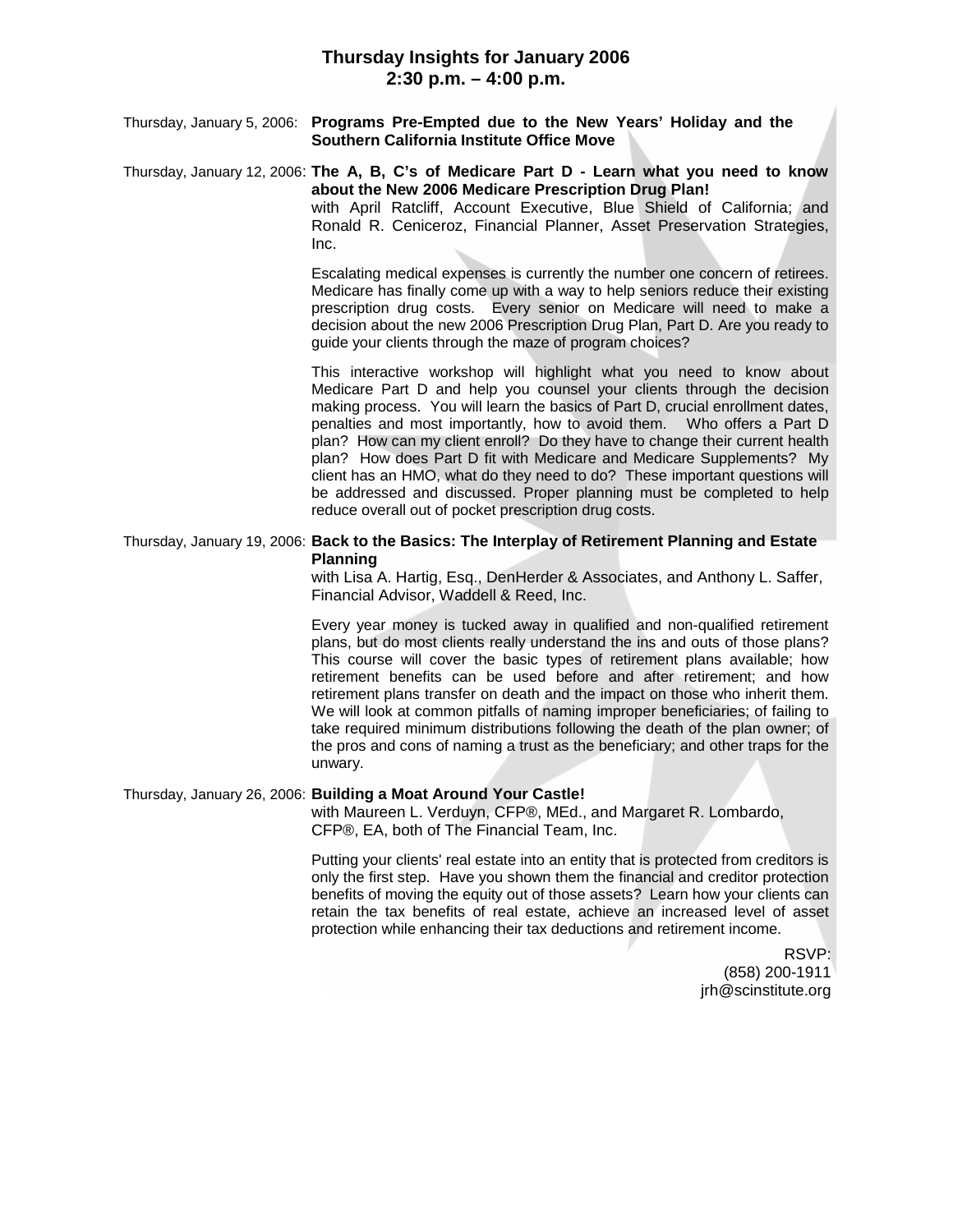#### **Thursday Insights for February 2006 2:30 p.m. – 4:00 p.m.**  $\bar{b}$

| Thursday, February 2, 2006: | Programs Pre-Empted due to The Gathering 2-Day educational<br>event hosted at the Sheraton San Diego Hotel & Marina<br>Please see attached flyer for more details                                                                                                                                                                                                                                                                                                                                                                                                                                                                                                                                                                                                                                                                                                                                                     |
|-----------------------------|-----------------------------------------------------------------------------------------------------------------------------------------------------------------------------------------------------------------------------------------------------------------------------------------------------------------------------------------------------------------------------------------------------------------------------------------------------------------------------------------------------------------------------------------------------------------------------------------------------------------------------------------------------------------------------------------------------------------------------------------------------------------------------------------------------------------------------------------------------------------------------------------------------------------------|
| Thursday, February 9, 2006: | <b>How Charitable Strategies Enhance Estates</b><br>with John L. Jenkins, AEP, CSA, EA, CFP®, Asset Preservation<br>Strategies, Inc. and Charles E. Day, CFRE, Director of Planned Giving,<br>Children's Hospital Foundation                                                                                                                                                                                                                                                                                                                                                                                                                                                                                                                                                                                                                                                                                          |
|                             | Wealthy families cannot leave 100% of their estates to their children and<br>grandchildren because the estate and gift transfer tax system intervenes.<br>This workshop will demonstrate how philanthropy actually enhances what<br>the family receives while benefiting worthy charitable causes in meaningful<br>ways.                                                                                                                                                                                                                                                                                                                                                                                                                                                                                                                                                                                              |
|                             | Thursday, February 16, 2006: Getting Your Medi-Cal Questions Answered<br>with Jennifer Sinex, Esq., DenHerder & Associates, and Steve Stover,<br>Manager of Benefits Planning Assistant & Outreach, Project<br>Independence                                                                                                                                                                                                                                                                                                                                                                                                                                                                                                                                                                                                                                                                                           |
|                             | Jennifer and Steve will cover Community Based Medi-Cal issues related to<br>estate planning and financial issues such as: Should your clients get<br>married when one is on Medi-Cal? Would a prenuptial agreement<br>regarding the characterization of assets satisfy Medi-Cal for purposes of<br>eligibility rules? If your client has an exempt asset under Medi-Cal, can that<br>client sell that asset without disqualifying them from Medi-Cal eligibility?<br>Project Independence is a County sponsored program which provides<br>benefits counseling free of charge to clients. Topics such as eligibility rules<br>for Medi-Cal recipients and crossover issues with Social Security and Social<br>Security Disability benefits will be discussed. This is a great opportunity to<br>discover a new resource for professionals to get answers to Medi-Cal<br>questions when planning your clients' estates. |
|                             | Thursday, February 23, 2006: Tax Efficient Strategies for Retained Earnings Problems for C -<br><b>Corps</b><br>with Maureen L. Verduyn, CFP®, MEd., and Margaret R. Lombardo,<br>CFP®, EA, both of The Financial Team, Inc.                                                                                                                                                                                                                                                                                                                                                                                                                                                                                                                                                                                                                                                                                          |
|                             | We can show you a way to get retained earnings out of your C- Corporation<br>and only use approximately 15% of the dollars to pay back the loan plus<br>interest. You net 85%, which is usually better than paying taxes on that<br>same amount.                                                                                                                                                                                                                                                                                                                                                                                                                                                                                                                                                                                                                                                                      |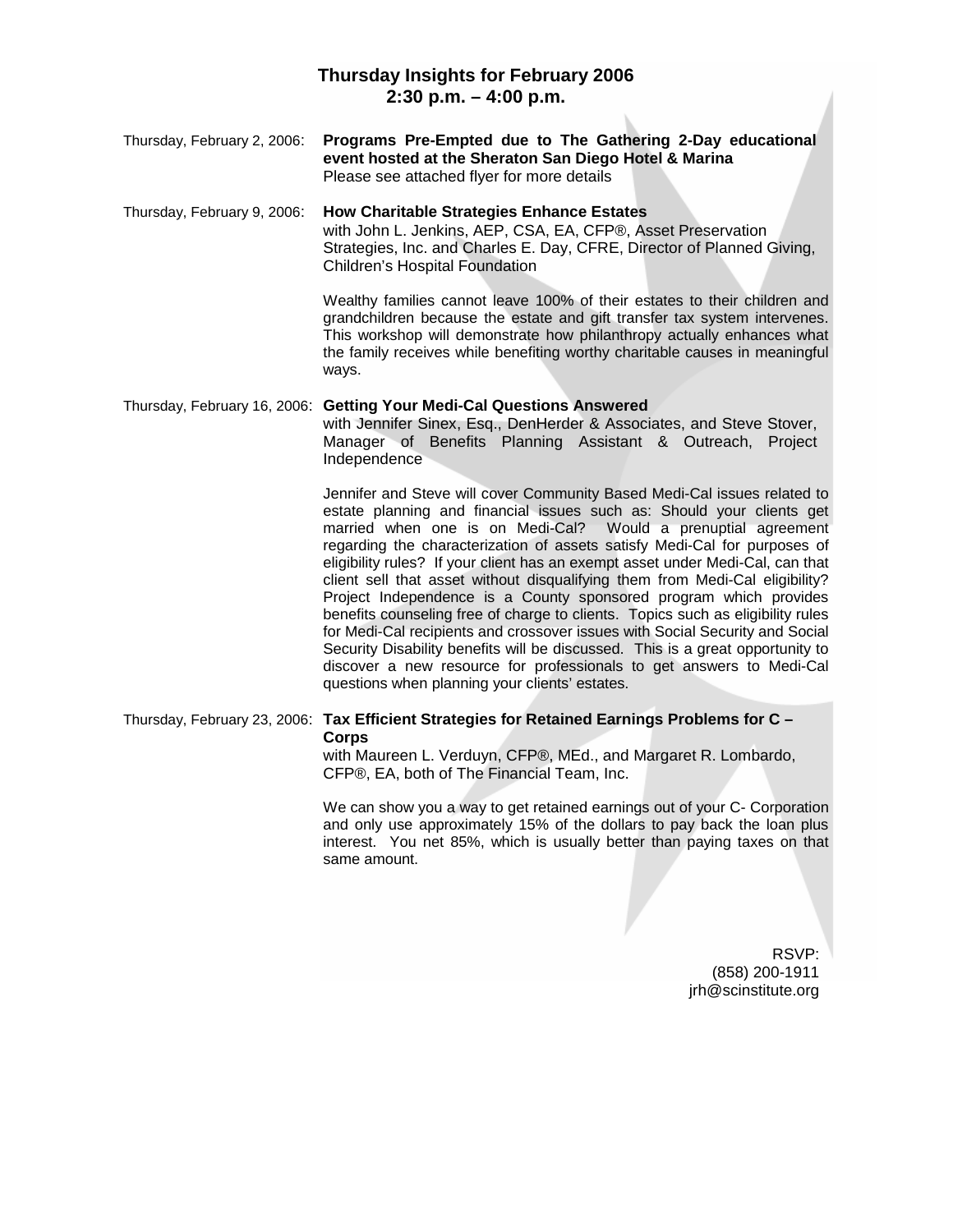### **Thursday Insights for March 2006 2:30 p.m. – 4:00 p.m.**

| Thursday, March 2, 2006: | Program Pre-Empted due to The Laureate in Wealth Strategies<br>$3-$     |
|--------------------------|-------------------------------------------------------------------------|
|                          | Day Credentialed education event.                                       |
|                          | Please visit http://www.scinstitute.org/Laureate%20Program.htm for more |
|                          | information.                                                            |

Thursday, March 9, 2006: **Business Valuations & Their Importance In Planning For The Business Owner**

with Greg Tesone, ASA, ValueNomics, and Greg Banner, CFP®, Asset Preservation Strategies, Inc.

Most business owners have a false perception of the value of their company. Understanding how a valuation can be an important tool for advisors doing business planning will be discussed. Greg and Greg will be providing an overview of business valuations, discussing when it is appropriate to recommend an independent appraisal to your clients, what's included in a valuation, how the process works, and how the appraisal can be used in different situations. They will also be providing an overview of the methodologies and data that is used in determining business value.

Thursday, March 16, 2006: **Special Needs Trusts - What Every Advisor Should Know** with Stacy L. DenHerder, Esq., DenHerder & Associates, and Carol Battaglia, Esq., Law Office of Carol S. Battaglia

> We all have clients who are touched by individuals with "special needs" whether it be a client with a disabled child; an individual who has suffered a debilitating injury or illness; or someone we simply help, financially and emotionally, with special needs. Learn how to advise your clients on protecting the assets of special needs individuals so that their eligibility for public benefits is not jeopardized. Learn the difference between Third Party Special Needs Trusts and Self-Settled Special Needs Trusts and how these trusts are administered in light of complex government rules.

Thursday, March 23, 2006: **Advanced Like Kind Real Estate Exchanges** with Kathy Biewenga, Asset Preservation Inc., and Maureen L. Verduyn, CFP®, MEd., The Financial Team, Inc.

> Kathy and Maureen will give you a comprehensive look at Internal Revenue Code Section 1031 for like-kind real estate exchanges. They will cover all pertinent regulations, major cases and developments. Information includes a discussion of the most advanced exchanges, such as reverse and improvement "parking arrangement" exchange structures.

Thursday, March 30, 2006: **Wine Tasting – Bring a Bottle of Life to the Party** with Jennifer Hartwell, Programs Director, Southern California Institute, and Joseph Strazzeri, Esq.

> Come join us for a taste of life and some great conversation. Don't miss this opportunity to share with us some of the do's and don'ts of wine tasting that you might have heard through the "grapevine". Please RSVP as seating is limited!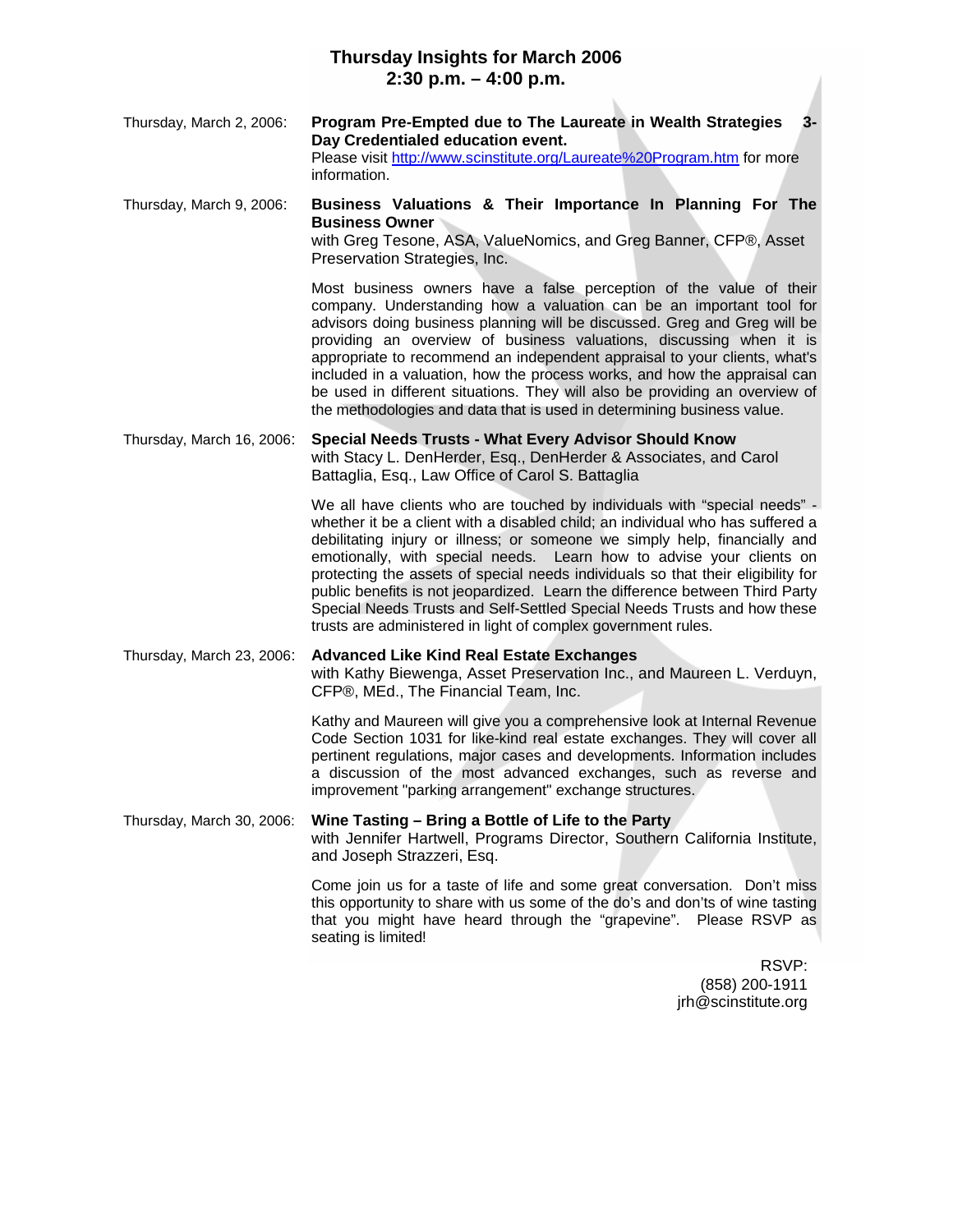# **Thursday Insights for April 2006 2:30 p.m. – 4:00 p.m.**

Thursday, April 6, 2006: **The Listening Model** with Rodney J. Hatley, Esq., and Stephanie Malme, Legal Intern, both from the Law Firm of Strazzeri Mancini LLP

> Join Rod and Stephanie as they share the Esperti Peterson Institute's Quantum Listening Model. Quantum Listening is one of the most important aspects of the client and advisor relationship. The ability to understand what our clients need balanced with our unique talents and technical skills offers great planning and rewards. Learn: The Power of Tone, Being in the Moment and Free From Judgment, The Power of Curiosity, Sharing Expectations, and How to Relinquish Control.

#### Thursday, April 13, 2006: **The Role of Private Banking in Wealth Management** with John L. Jenkins, AEP, CSA, EA, CFP®, Asset Preservation

Strategies, Inc., and Dee House, Private Banker

Providing Wealth Management Services to affluent clients who have often accumulated their wealth through business ownership or real estate investing requires creative and personalized financing unique to the needs of highly successful entrepreneurs. John and Dee will demonstrate the collaborative power of Wealth Management and Private Banking Services.

### Thursday, April 20, 2006: **Tax Considerations and Strategies for funding the A-B Trust.** with Jody Bong, Esq., DenHerder & Associates, and Pam Dose, CPA

Jody and Pam will look at the various types of estate assets and discuss the suitability of each for funding into the A or B (Survivor's or Decedent's) side of the trust. Learn the practical aspects of funding trusts with promissory notes. Recognize pitfalls in allocating assets in fractional shares and choice of sub-trust funding while considering capital gain and loss. They will also explore the impact of complex estate planning and the various accountings required for multiple subtrusts for your clients.

#### Thursday, April 27, 2006: **Licensed Executive Benefit** with Maureen L. Verduyn, CFP®, MEd., and Peggy Lombardo, CFP®, EA, both of The Financial Team, Inc.

Maureen and Peggy will provide an overview of a strategy that allows corporations to implement a program that retains key employees and continues the viability of the business. This is of particular interest to businesses or practices with partners who want to make sure their partners don't leave to go to a competitor. There can be a significant reduction of W-2 income to the partners and can be a very tax-efficient benefit later.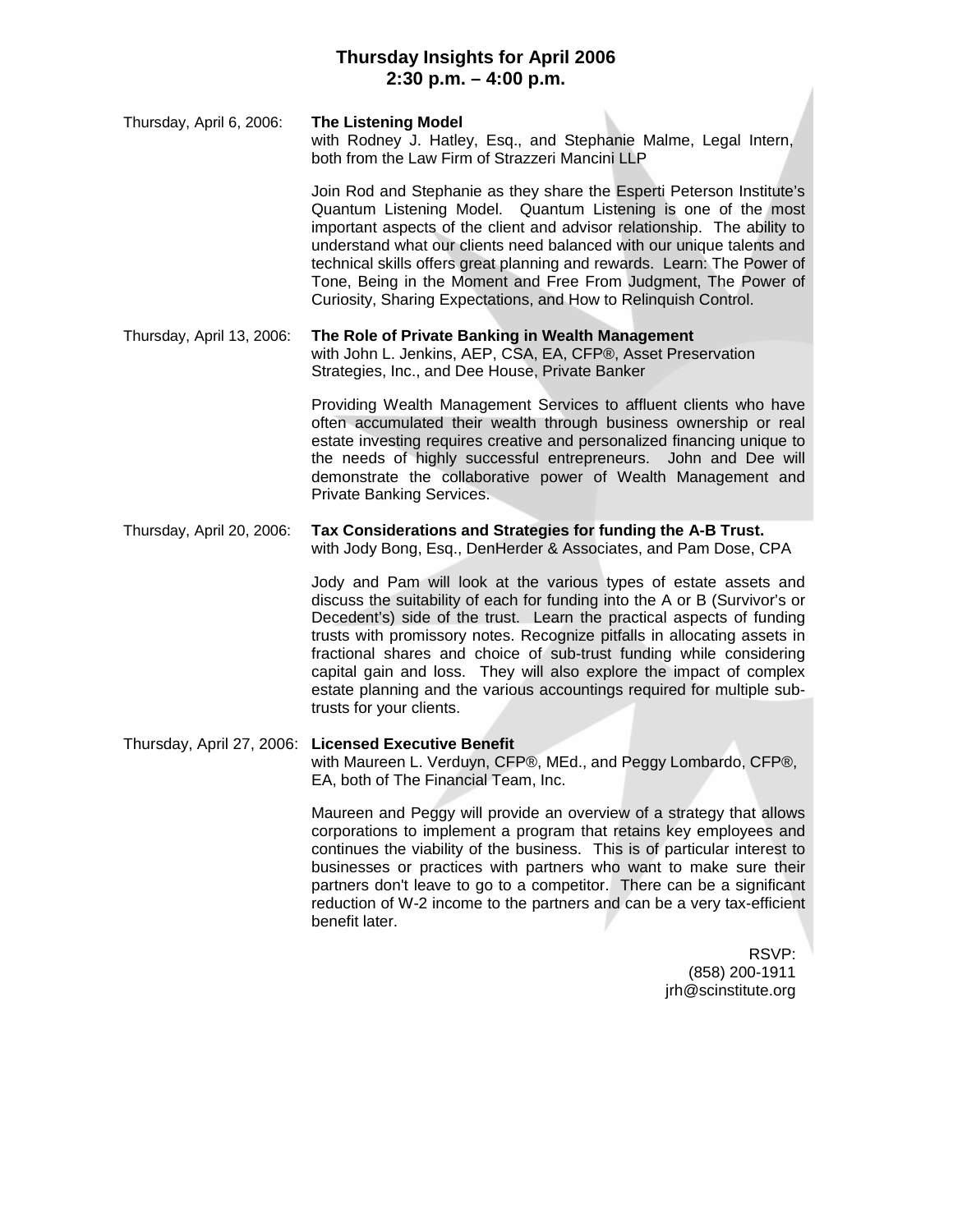# **Thursday Insights for May 2006 2:30 p.m. – 4:00 p.m.**

Thursday, May 4, 2006: **Pre-Empted Due to the WealthCounsel National Conference at the Paradise Resort & Spa – Mission Bay** Come visit with SCI in paradise!!

Thursday, May 11, 2006: **Tax Reduction Strategies for the Affluent** with John L. Jenkins, CFP®, CSA, EA, Asset Preservation Strategies, Inc. and David W. Cortney, CPA, Peterson & Co., LLP

> While there are many tax reduction strategies that have application for Middle America, the affluent require more sophisticated approaches and solutions to manage their tax liability. This workshop will introduce and illustrate sample strategies for high income earners.

#### Thursday, May 18, 2006: **Debt Shields** with Ronald Ceniceroz, Senior Planner, Asset Preservation Strategies, and Peggy R. Lombardo, CFP®, EA, The Financial Team, Inc.

This can be the best way to protect a home and the equity that has been built. The client retains all the tax benefits of home ownership, achieves the desired asset protection, gets the equity to work for them in another asset-protection vehicle and may enhance their retirement income stream. Structured properly, your clients can receive sizeable tax deductions and often reduce their actual out-of-pocket expenses.

### Thursday, May 25, 2006: **When Divorce and Estate Planning Collide** with Lisa A. Hartig, Esq., DenHerder & Associates, and Donna A. Mangano, Stark & D'Ambrosio, LLP

Married clients who create a joint estate and financial plan often find themselves filing for divorce. Lisa and Donna will discuss how to advise your clients who are going through or contemplating divorce. Learn how to avoid conflicts of interest while still protecting your client; recognize provisions to look for in marital settlement agreements that may impact future estate plans or financial plans for your clients; and also learn how to protect your client's separate property from unintentional transfers to a future spouse.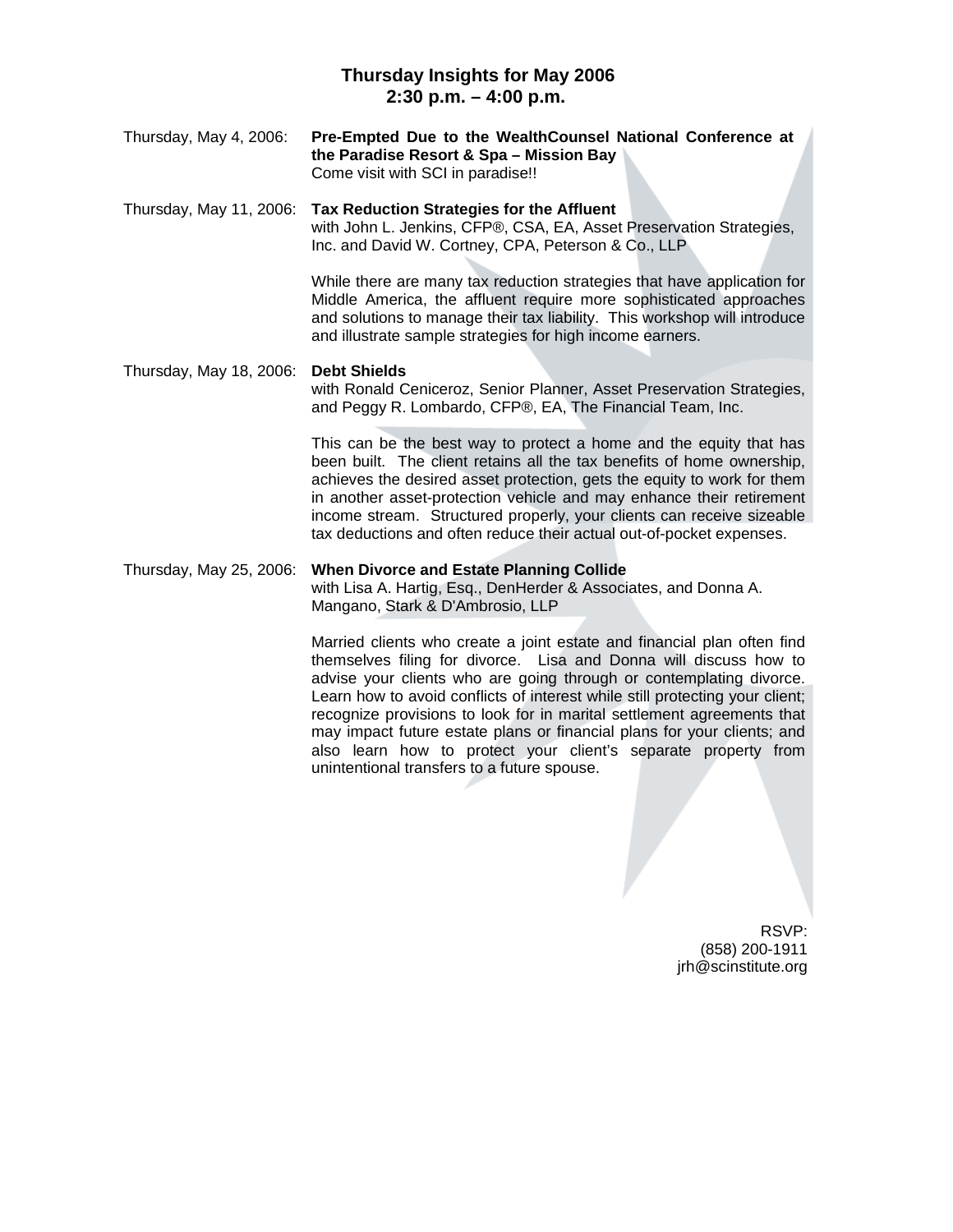# **Thursday Insights for June 2006 2:30 p.m. – 4:00 p.m.**

#### Thursday, June 1, 2006: **What's With the 'Tude, Dude?! Leveling Out Swings in Tone**. with Angela Buffington-Johnson, Client Relations Coordinator, and Kevin Garofalo, Strategic Assistant - Estate Planning Department, both of the Law Firm of Strazzeri Mancini

A recent national survey showed that nearly 60% of companies rank attitude/tone in the work force as a number one concern for employers. By focusing in on positive words, tone and non-verbal communication, you can dramatically improve the atmosphere at your workplace, leading to a better client experience. Kevin and Angela will discuss the three different types of attitudes and tones and explore various tools to level out swings in tone.

Thursday, June 8, 2006: **Big Tax Benefits for Businesses** with Gregory R. Banner, CFP®, Asset Preservation Strategies, and Tom Burns, San Diego Pension Consultants

> Business owners today establish company retirement plans for many different reasons. Some are looking to provide a benefit that will attract and retain quality employees, while others are simply looking for business and personal benefits. This session will review the various qualified and non-qualified retirement plans that are available today. In this discussion we will compare numerous business retirement plans and provide some tools to help business owners understand which plan may be most appropriate to meet their business and tax planning goals.

# Thursday, June 15, 2006: **Estate Bloopers and How to Fix Them!**

with Jody Bong, Esq., DenHerder & Associates, and Jane Lorenz of Lorenz Fiduciary Services

Everyone in the estate planning field has a nightmare story of mistakes made in the estate planning process, from the case where do- it-yourselfers did it wrong, to the document you prepared that didn't get signed and now the client is in a coma or dead, or worst of all, the case where your word processor left all of Client B's assets to Client A's children. Come share your own nightmare story and hear about steps that may be taken in the probate court to solve the problems that arise. We will discuss Heggstad petitions, Petitions to Determine Heirship and the role Conservators may play in managing an incapacitated individual's estate.

Thursday, June 22, 2006: **Pre-Empted Due to the 2006 Summer California Forum Two Day Educational Event at the Sheraton Harbor Island** Please see www.scinstitute.org and visit the California Forum page to view the agenda

Thursday, June 29, 2006: **Beer Tasting at Rock Bottom Brewery** Hosted off-site at the Rock Bottom Brewery on La Jolla Village Drive

> Come visit with SCI at the Rock Bottom Restaurant & Brewery in La Jolla as Marty, the Brew Master, will walk us through the malts and hops involved in creating new and tasty brews. The brewery was awarded the "Beer Excellence Award" by the Southern California Restaurant Writers group. They boast of mouthwatering items, innovative menu, along with fresh, craft-brewed beer sure to tempt any palate. We look forward to see you there, please RSVP by June 20th as seating is limited and space fills quickly.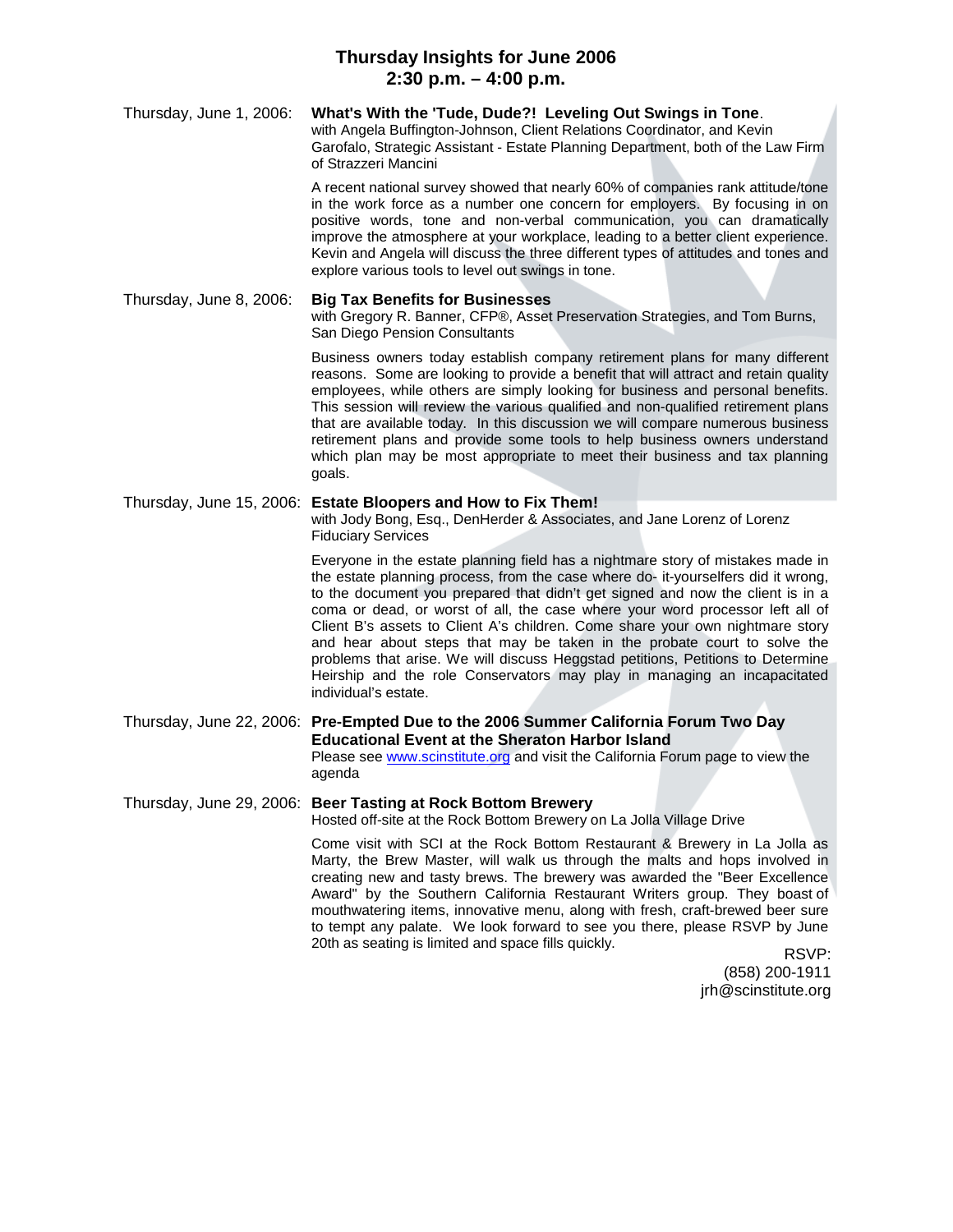# **Thursday Insights for July 2006 2:30 p.m. – 4:00 p.m.**

Thursday, July 6, 2006: **What's With the 'Tude, Dude?! Leveling Out Swings in Tone**. with Angela Buffington-Johnson, Client Relations Coordinator, and Kevin Garofalo, Strategic Assistant - Estate Planning Department, both of the Law Firm of Strazzeri Mancini A recent national survey showed that nearly 60% of companies rank attitude/tone in the work force as a number one concern for employers. By focusing in on positive words, tone and non-verbal communication, you can dramatically improve the atmosphere at your workplace, leading to a better client experience. Kevin and Angela will discuss the three different types of attitudes and tones and explore various tools to level out swings in tone. Thursday, July 13, 2006: **Advanced Life Insurance Strategies** with John L. Jenkins, AEP, CSA, EA, CFP®, Asset Preservation Strategies, Inc. and Dave LaBounty, Director of Insurance / Securities, Shurwest Financial Group What does the future hold for Universal Life Insurance? This workshop will discuss the effects of recent changes in the reinsurance market, the secondary market for life insurance, non-recourse premium financing and Actuarial Guideline 38.

Thursday, July 20, 2006: **Estate Bloopers and How to Fix Them!** with Jody Bong, Esq., DenHerder & Associates, and Jane Lorenz of Lorenz Fiduciary Services

> Everyone in the estate planning field has a nightmare story of mistakes made in the estate planning process, from the case where do- ityourselfers did it wrong, to the document you prepared that didn't get signed and now the client is in a coma or dead, or worst of all, the case where your word processor left all of Client B's assets to Client A's children. Come share your own nightmare story and hear about steps that may be taken in the probate court to solve the problems that arise. We will discuss Heggstad petitions, Petitions to Determine Heirship and the role Conservators may play in managing an incapacitated individual's estate.

Thursday, July 27, 2006: **Pre-Empted Due to the 2006 Summer California Forum Two Day Educational Event at the Sheraton Harbor Island** Please see www.scinstitute.org and visit the California Forum page to view the agenda.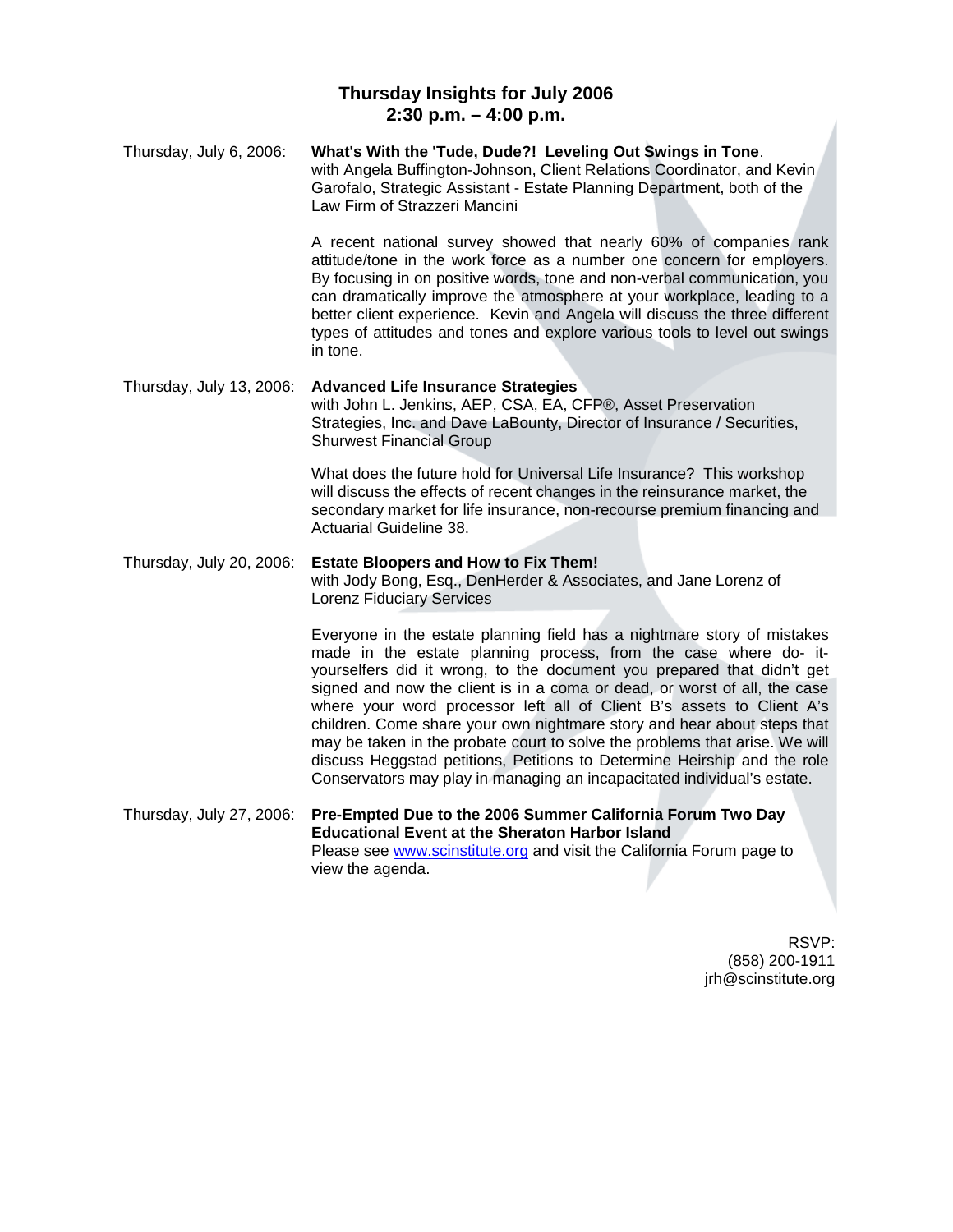# **Thursday Insights for August 2006 2:30 p.m. – 4:00 p.m.**

Thursday, August 3, 2006: **Gone Fishin' For A Better Business, A Better Life** with Joseph Strazzeri, Steve Mancini, John Jenkins and others

> Every year the Laureate Members and other Fellows of the Institute get together and voyage to Jackson Hole, Wyoming to breath in the fresh air of the Snake River, visit with each other, and to discuss the current and pertinent thoughts, desires, and planning needs of our more involved Client Families – Not to mention two days of fly fishing!

Thursday, August 10, 2006: **Pre-Empted Due to the 2006 Laureate in Wealth Strategies 2-Year Certification Program at the San Diego of Contemporary Art- La Jolla** Please see www.scinstitute.org and visit The Laureate Programs page to

learn more about these programs.

### Thursday, August 17, 2006: **Entity Choices: Business Formation**

with Rodney J. Hatley, JD., L.LM., and Alejandro Matuk, Esq., both of the Law Firm of Strazzeri Mancini LLP

Choosing an Entity: Sole Proprietorships, Partnerships, Corporations, Limited Liability Companies.

Evaluating The Entities - This course surveys each business entity option. Multiple considerations dictate which choice of entity, for example: What are the business goals of the owner(s)? How does ownership, liability protection, capitalization, management, sale of the business, estate planning, taxation, and owner and employee benefits affect the choice of business entity? Learn The Entity Choice Matrix.

#### Thursday, August 24, 2006: **Separating Myths from Truths – The Story of Investing**

with Peggy R. Lombardo, CFP, EA, The Financial Team, Inc., and Maureen L. Verduyn, CFP, M.Ed.

Does the market make you feel like the "big-guns" are really the ones controlling your financial future? Join us and learn how markets *really* work and what you should be doing with your money and why. Peggy and Maureen will expose the "*Myths of Investing"* and present the three components of Free Market Portfolio Theory to give you back the power over your own financial destiny!

#### Thursday, August 31, 2006: **Beer Tasting at Rock Bottom Brewery**

Hosted off-site at the Rock Bottom Brewery on La Jolla Village Drive

Come visit with SCI at the Rock Bottom Restaurant & Brewery in La Jolla as Marty, the Brew Master, will walk us through the malts and hops involved in creating new and tasty brews. The brewery was awarded the "Beer Excellence Award" by the Southern California Restaurant Writers group. They boast of mouthwatering items, innovative menu, along with fresh, craft-brewed beer sure to tempt any palate. We look forward to see you there, please RSVP by August 25th as seating is limited and space fills quickly.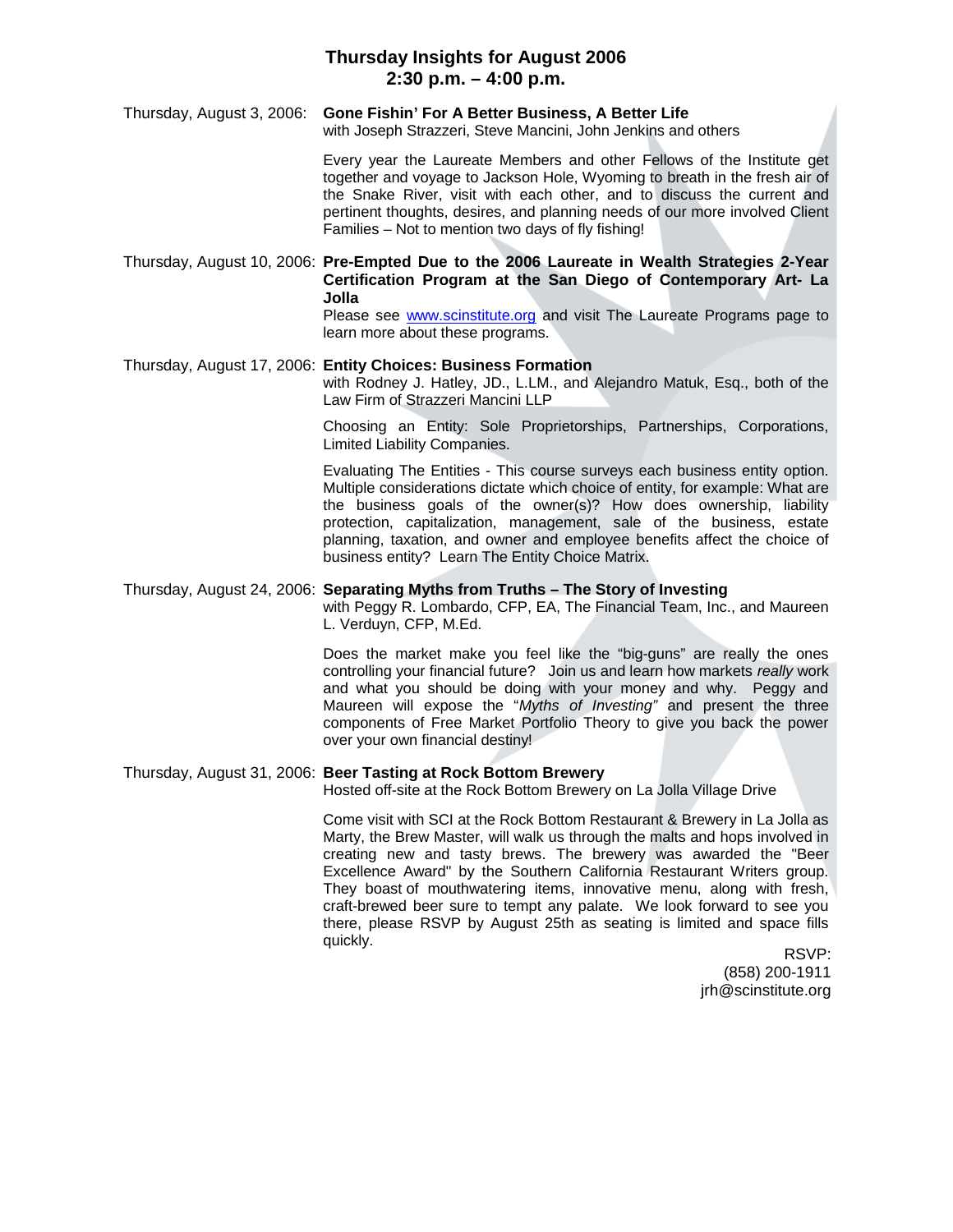| Thursday, September 7, 2006:  | Pre-Empted Due to SCI Fellows Training - Team Teaching:<br><b>One-On-One and to Groups</b>                                                                                                                                                                                                                                                                                                                                                                                                                                                                                                            |
|-------------------------------|-------------------------------------------------------------------------------------------------------------------------------------------------------------------------------------------------------------------------------------------------------------------------------------------------------------------------------------------------------------------------------------------------------------------------------------------------------------------------------------------------------------------------------------------------------------------------------------------------------|
| Thursday, September 14, 2006: | <b>Growing Retirement Income</b><br>with John L. Jenkins, CFP®, CSA, EA, Asset Preservation<br>Strategies, Inc. and Bob Boyer, Ph.D. and Anne-Marie Boyer, MA,<br>GRI, e-PRO, ABR, San Diego's Finest Real Estate                                                                                                                                                                                                                                                                                                                                                                                     |
|                               | Today's greatest retirement fear is outliving your money - followed<br>closely by fear of a declining standard of living. In this workshop<br>you will learn how to use a variety of unique income investments<br>and strategies to design a growing retirement income while<br>simultaneously mitigating the risks of the stock market, rising or<br>falling interest rates, changes in the economy and business cycles.                                                                                                                                                                             |
| Thursday, September 21, 2006: | Loving Legacy: Making Ethics, Morals & Beliefs a Part of the<br><b>Estate &amp; Financial Plan</b><br>with Stacy L. DenHerder, Esq., DenHerder & Associates, and David<br>Bretz, CFP®, Financial Network Investment Corporation                                                                                                                                                                                                                                                                                                                                                                       |
|                               | Clients want to make a difference in the lives of their families and<br>those they love. We will explore the techniques available from an<br>estate planning perspective as well as a financial planning<br>perspective to accomplish these goals. Learn how to develop a<br>deeper relationship with your clients through exploring the things<br>that make them tick: their religion, their ethics, their morals, their<br>beliefs. Teach your clients how they can impact those within their<br>sphere of influence through incorporating their passions into their<br>estate and financial plans. |
| Thursday, September 28, 2006: | Separating Myths from Truths - The Story of Investing<br>with Peggy R. Lombardo, CFP®, EA, The Financial Team, Inc., and<br>Maureen L. Verduyn, CFP®, M.Ed.                                                                                                                                                                                                                                                                                                                                                                                                                                           |
|                               | Does the market make you feel like the "big-guns" are really the<br>ones controlling your financial future?<br>Join us and learn how<br>markets really work and what you should be doing with your money<br>and why. Peggy and Maureen will expose the "Myths of Investing"                                                                                                                                                                                                                                                                                                                           |

and present the three components of Free Market Portfolio Theory

to give you back the power over your own financial destiny!

RSVP: (858) 200-1911 jrh@scinstitute.org

7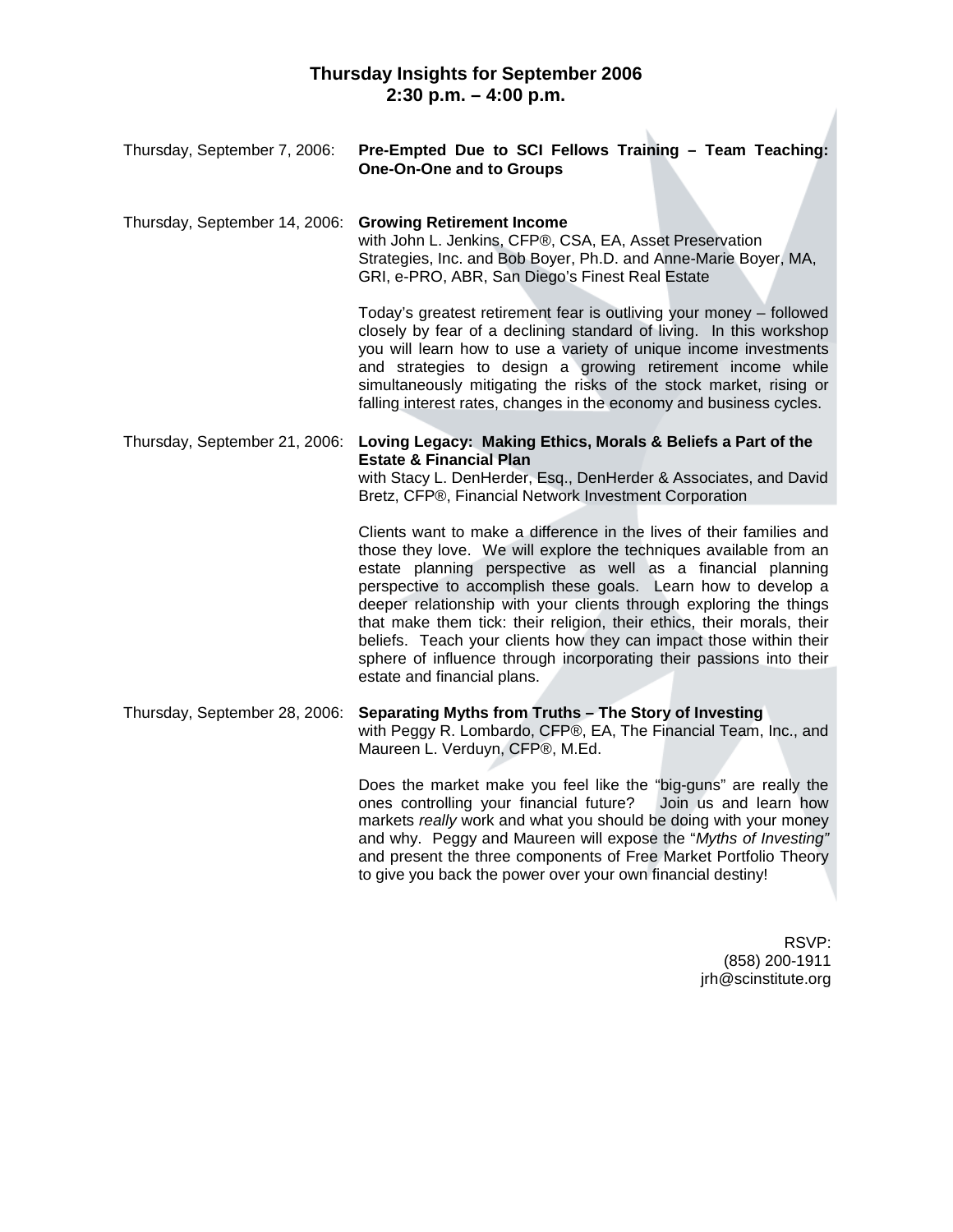# **Thursday Insights for October 2006 2:30 p.m. – 4:00 p.m.**

| Thursday, October 5, 2006:  | Programs Pre-Empted due to The Balanced Life - A Clarity<br><b>Retreat</b>                                                                                                                                                                                                                                                                                                                                                                                                                                                                                                                                                                                                                                                                                                      |
|-----------------------------|---------------------------------------------------------------------------------------------------------------------------------------------------------------------------------------------------------------------------------------------------------------------------------------------------------------------------------------------------------------------------------------------------------------------------------------------------------------------------------------------------------------------------------------------------------------------------------------------------------------------------------------------------------------------------------------------------------------------------------------------------------------------------------|
|                             | Please feel free to visit our website at <b>www.scinstitute.org</b> and view The<br>Balanced Life page to learn more about the yearly integrated health and<br>wealth retreat offered to both clients and their advisors.                                                                                                                                                                                                                                                                                                                                                                                                                                                                                                                                                       |
|                             | Thursday, October 12, 2006: The Art of Professional Collaboration<br>with John L. Jenkins, CFP®, CSA, EA, Asset Preservation Strategies,<br>Inc. and Joseph J. McGuire, Esq., CPA                                                                                                                                                                                                                                                                                                                                                                                                                                                                                                                                                                                               |
|                             | Affluent clients require increasingly sophisticated strategies and tools to<br>adequately address their estate, financial and philanthropic objectives. It<br>is becoming more difficult as well as risky for any individual firm or<br>practitioner to attempt to address all of these needs. As a result, it is<br>necessary for professionals to work collaboratively. If you are interested<br>in working collaboratively, this workshop will introduce and define the<br>creation, structure, operation, challenges and rewards of professional<br>collaboration.                                                                                                                                                                                                          |
| Thursday, October 19, 2006: | <b>Trustee Training: Rights and Responsibilities</b><br>with Rodney J. Hately, Esq., and Tana L. Cleaves, CTFA, Vice<br>President and Trust Consultant, Trust Services, Bank of America                                                                                                                                                                                                                                                                                                                                                                                                                                                                                                                                                                                         |
|                             | A client or a client's family member has just passed away and now the<br>successor trustee must serve as trustee of the living trust. Are you<br>prepared to handle the myriad of questions that successor trustees will<br>have regarding their rights and responsibilities? Are you aware that tax<br>and investment advice may be different in these situations? To help avoid<br>personal liability, a trustee must seek professional financial, accounting<br>and legal advice. This course is an overview of the legal and procedural<br>requirements of trust administration to assist trustees and their advisors to<br>properly discharge their duties. It addresses the need for legal, tax,<br>accounting, and complete investment planning in trust administration. |
| Thursday, October 26, 2006: | <b>Choosing Your Investment Philosophy</b><br>with Peggy R. Lombardo, CFP®, EA, and Maureen L. Verduyn, CFP®,<br>M.Ed., both of The Financial Team, Inc.                                                                                                                                                                                                                                                                                                                                                                                                                                                                                                                                                                                                                        |
|                             | We find that many people put "the cart before the horse" when it comes to<br>their investment portfolios - they set investment <i>strategy</i> BEFORE they<br>have chosen their investment philosophy! The result of this common<br>mistake is that when investment skies get cloudy, they have no compass<br>to guide them, eroding their confidence in their decisions. This session<br>will help you develop a philosophy and the guiding principals necessary to<br>make better investment choices to have peace of mind about your family's<br>future.                                                                                                                                                                                                                     |